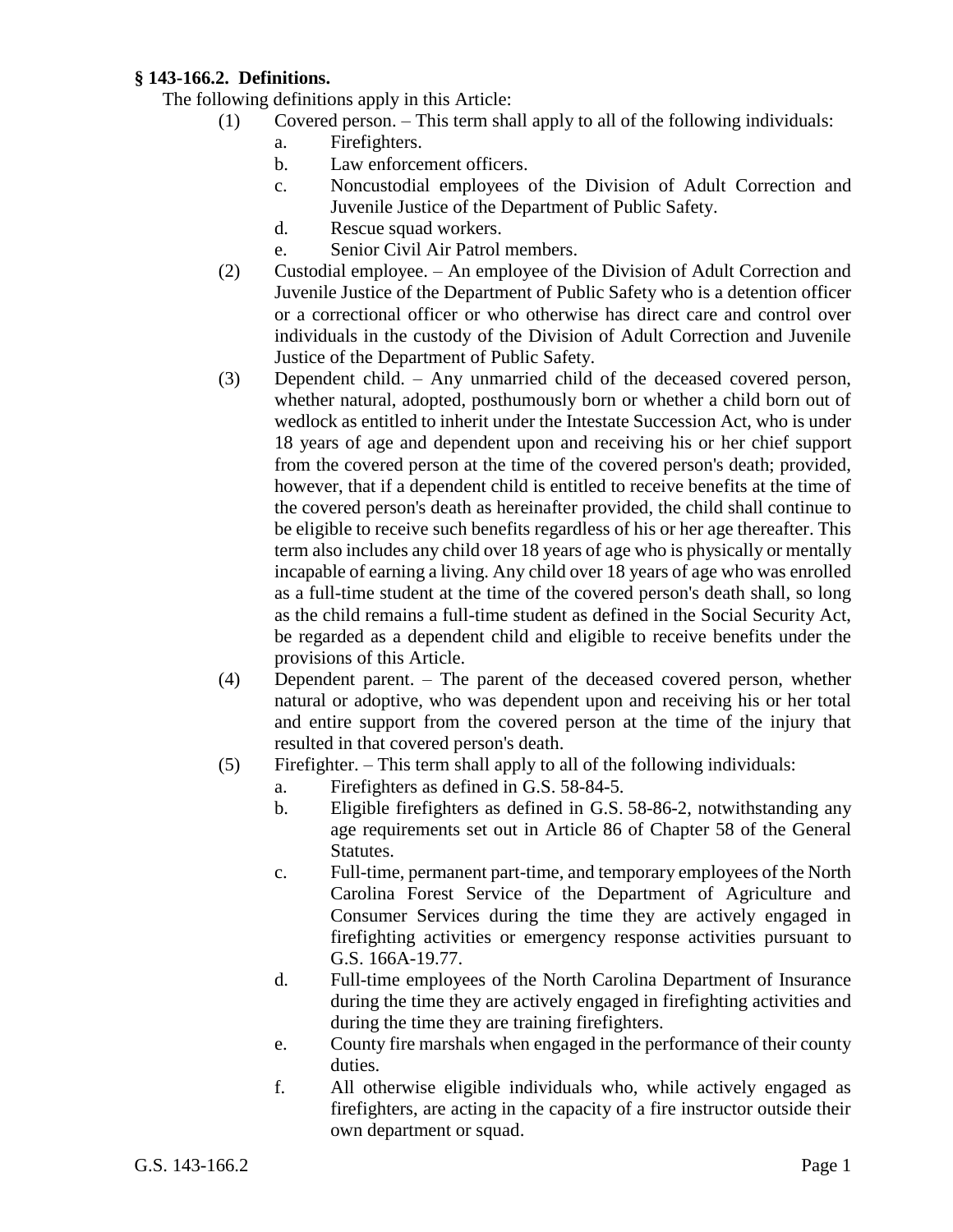- (6) Killed in the line of duty. This term shall apply to all of the following deaths:
	- a. The death of any law-enforcement officer, firefighter, or rescue squad worker who is killed or dies as a result of bodily injuries sustained or extreme exercise or extreme activity experienced in the course and scope of his or her official duties while in the discharge of his or her official duty or duties.
	- b. The death of a senior Civil Air Patrol member who is killed or dies as a result of bodily injuries sustained or extreme exercise or extreme activity experienced in the course and scope of his or her official duties while engaged in a State requested and approved mission pursuant to Article 13 of Chapter 143B of the General Statutes.
	- c. The death of a noncustodial employee who, while performing his or her official duties, is killed in a manner reasonably determined by the Industrial Commission to be directly caused by an individual or individuals in the custody of the Division of Adult Correction and Juvenile Justice of the Department of Public Safety.
	- d. When the death of a law enforcement officer, firefighter, rescue squad worker, or senior Civil Air Patrol member occurs as the direct and proximate result of a myocardial infarction suffered while on duty or within 24 hours after participating in a training exercise or responding to an emergency situation, the law enforcement officer, firefighter, rescue squad worker, or senior Civil Air Patrol member is presumed to have been killed in the line of duty.
	- e. When the death of a firefighter occurs as a direct and proximate result of any of the following cancers that are occupationally related to firefighting, that firefighter is presumed to have been killed in the line of duty:
		- 1. Mesothelioma.
		- 2. Testicular cancer.
		- 3. Intestinal cancer.
		- 4. Esophageal cancer.
- (7) Law enforcement officer or officer. This term shall apply to all of the following individuals:
	- a. Sheriffs and all law-enforcement officers employed full-time, permanent part-time, or temporarily by a sheriff, the State of North Carolina, or any county or municipality thereof, whether paid or unpaid.
	- b. Full-time custodial employees and probation and parole officers of the Division of Adult Correction and Juvenile Justice of the Department of Public Safety.
	- c. Full-time institutional and full-time, permanent part-time, and temporary detention employees of the Juvenile Justice Section of the Division of Adult Correction and Juvenile Justice of the Department of Public Safety.
	- d. Full-time, permanent part-time, and temporary detention officers employed by any sheriff, county or municipality, whether paid or unpaid.
- (7a) **(For effective date and applicability, see editor's note)** Murdered in the line of duty. – The death of a covered person who was killed in the line of duty in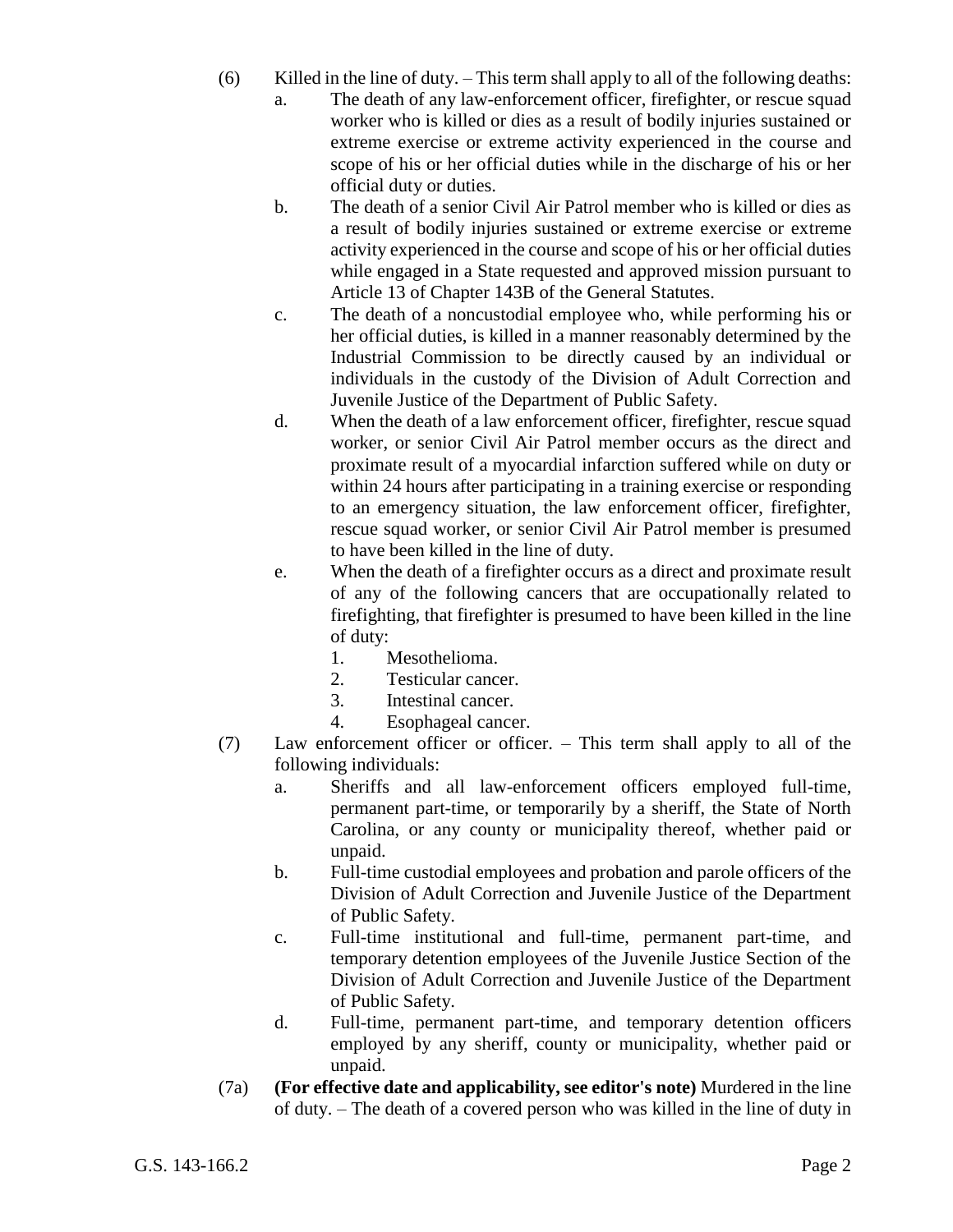a manner reasonably determined by the Industrial Commission to be directly caused by the intentional harmful act of another person.

- (8) Noncustodial employee. An employee of the Division of Adult Correction and Juvenile Justice of the Department of Public Safety who is not a custodial employee.
- (9) Official duties. All duties to which an individual is assigned as part of the individual's job function. This term shall also include those duties performed by an individual while (i) en route to, engaged in, or returning from training; (ii) in the course of responding to, engaged in, or returning from a call by the department of which the individual is a member; or (iii) in the course of responding to, engaged in, or returning from a call for assistance from any department or organization within the State of North Carolina or within a service area contiguous to the borders of the State of North Carolina when served or aided by a department from within the State of North Carolina. While within the State of North Carolina, any covered person who renders service or assistance, of his or her own volition, at the scene of an emergency, is performing his or her official duties when both of the following apply:
	- a. Reasonably apparent circumstances require prompt decisions and actions to protect persons and property.
	- b. The necessity of immediate action is so reasonably apparent that any delay in acting would seriously worsen the property damage or endanger any individual's life.
- (10) Rescue squad worker. This term shall apply to all of the following individuals:
	- a. Individuals who are dedicated to the purpose of alleviating human suffering and assisting anyone who is in difficulty or who is injured or becomes suddenly ill by providing the proper and efficient care or emergency medical services. In addition, these individuals must belong to an organized rescue squad that is eligible for membership in the North Carolina Association of Rescue and Emergency Medical Services, Inc., and must have attended a minimum of 36 hours of training in the last calendar year. Each rescue squad belonging to the North Carolina Association of Rescue and Emergency Medical Services, Inc., must file a roster of those members meeting the above requirements with the State Treasurer on or about January 31 of each year, and this roster must be certified to by the secretary of said association.
	- b. Members of an ambulance service certified by the Department of Health and Human Services pursuant to Article 7 of Chapter 131E of the General Statutes. The Department of Health and Human Services shall furnish a list of ambulance service members to the State Treasurer on or about January 31 of each year.
	- c. County emergency services coordinators when engaged in the performance of their county duties.
	- d. Full-time employees of the North Carolina Department of Insurance during the time they are training rescue squad workers and during the time they are engaged in activities as members of the State Emergency Response Team when the State Emergency Response Team has been activated.